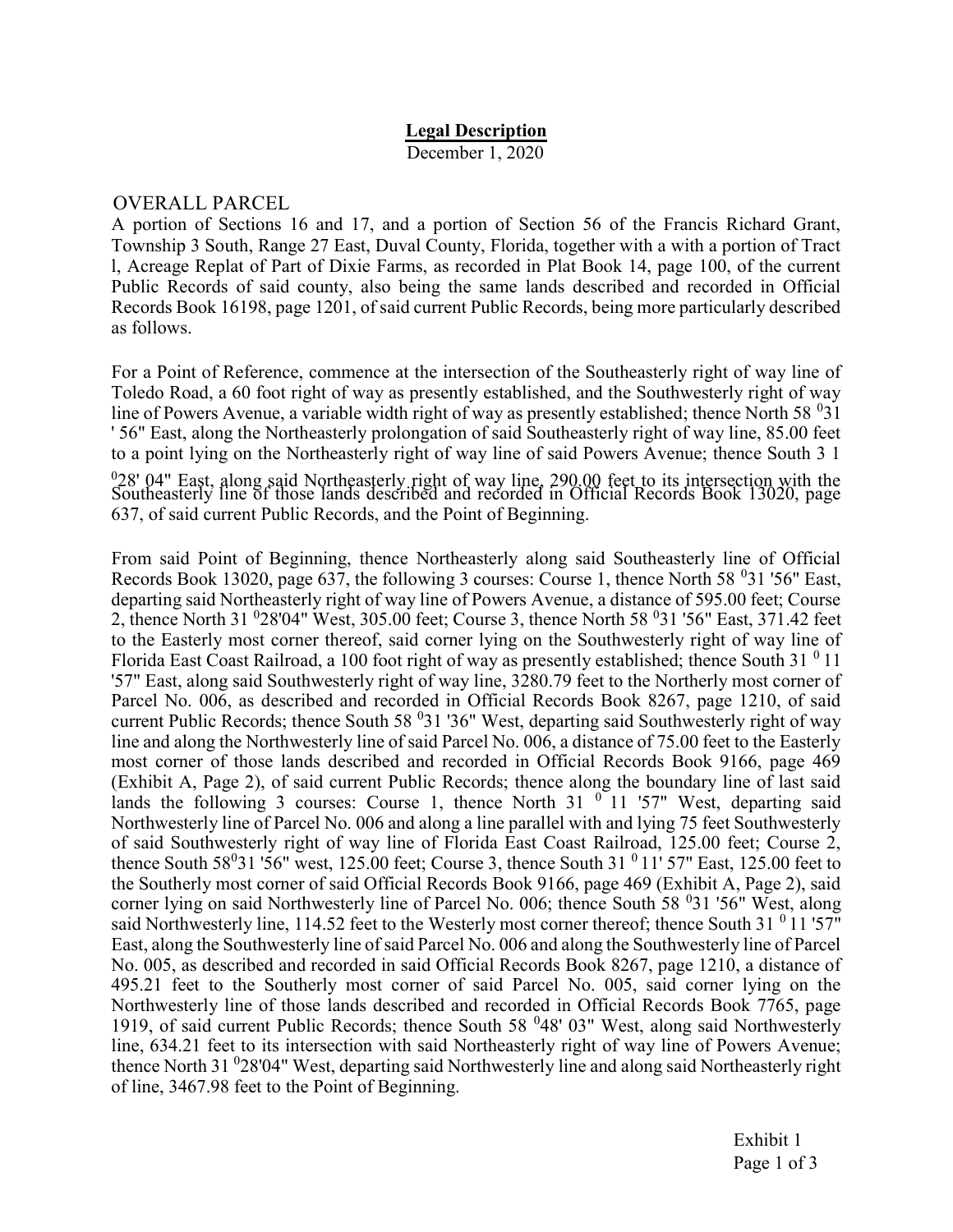Less and Except from the above described lands the following exception parcels:

## EXCEPTION PARCEL 1

A portion of Section 56 of the Francis Richard Grant, Township 3 South, Range 27 East, Duval County, Florida, being more particularly described as follows.

For a Point of Reference, commence at the intersection of the Southeasterly right of way line of Toledo Road, a 60 foot right of way as presently established, and the Southwesterly right of way line of Powers Avenue, a variable width right of way as presently established; thence North 5 8  $^{\circ}$ 3 1 ' 56" East, along the Northeasterly prolongation of said Southeasterly right of way line, 85.00 feet to a point lying on the Northeasterly right of way line of said Powers Avenue; thence South 3 1 <sup>0</sup>28' 04" East, along said Northeasterly right of way line, 597.52 feet to the its intersection with the Southeasterly line of Open Ditch Easement Parcel 2, as described and recorded in Official Records Book 441, page 33 8, of the current Public Records of said county; thence North 58  $\degree$ 31 ' 56" East, departing said Northeasterly right of way line and along said Southeasterly line, 903.55 feet to the Point of Beginning.

From said Point of Beginning, thence South 31 $<sup>0</sup>$  11 '57" East, departing said Southeasterly line</sup> and along a line parallel with and lying 60 feet Southwesterly of the Southwesterly right of way line of Florida East Coast Railroad, a 100 foot right of way as presently established, 125.00 feet; thence South 58  $\textdegree{31}$  '56" West, 125.00 feet; thence North 31  $\textdegree{11}$  '57" West, 125.00 feet to a point lying on said Southeasterly line of Open Ditch Easement Parcel 2; thence North 58<sup>0</sup>31'56" East, along said Southeasterly line, 125.00 feet to the Point of Beginning.

Said lands being the same as those lands conveyed to JEA as described and recorded in Official Records Book 9166, page 469 (Exhibit A, Page 1), of the current Public Records of Duval County, Florida.

## EXCEPTION PARCEL 2

A portion of Section 56 of the Francis Richard Grant, Township 3 South, Range 27 East, Duval County, Florida, being more particularly described as follows.

For a Point of Reference, commence at the intersection of the Southeasterly right of way line of Toledo Road, a 60 foot right of way as presently established, and the Southwesterly right of way line of Powers Avenue, a variable width right of way as presently established; thence North 58 $\,^031$ ' 56" East, along the Northeasterly prolongation of said Southeasterly right of way line, 85.00 feet to a point lying on the Northeasterly right of way line of said Powers Avenue; thence South  $31\text{ }^028'$ 04" East, along said Northeasterly right of way line, 1692.52 feet to the its intersection with the Southeasterly line of Open Ditch Easement Parcel 3, as described and recorded in Official Records Book 441, page 33 8, of the current Public Records of said county; thence North 58  $\textdegree$ 31 ' 56" East, departing said Northeasterly right of way line and along said Southeasterly line, 883.42 feet to the Point of Beginning.

From said Point of Beginning, thence South  $3 \times 10^{-1}$  1 '57" East, departing said Southeasterly line and along a line parallel with and lying 75 feet Southwesterly of the Southwesterly right of way line of Florida East Coast Railroad, a 100 foot right of way as presently established, 125.00 feet; thence South 58  $^{0}$ 31 '56" West, 125.00 feet; thence North 31  $^{0}$  11 '57" West, 125.00 feet to a point